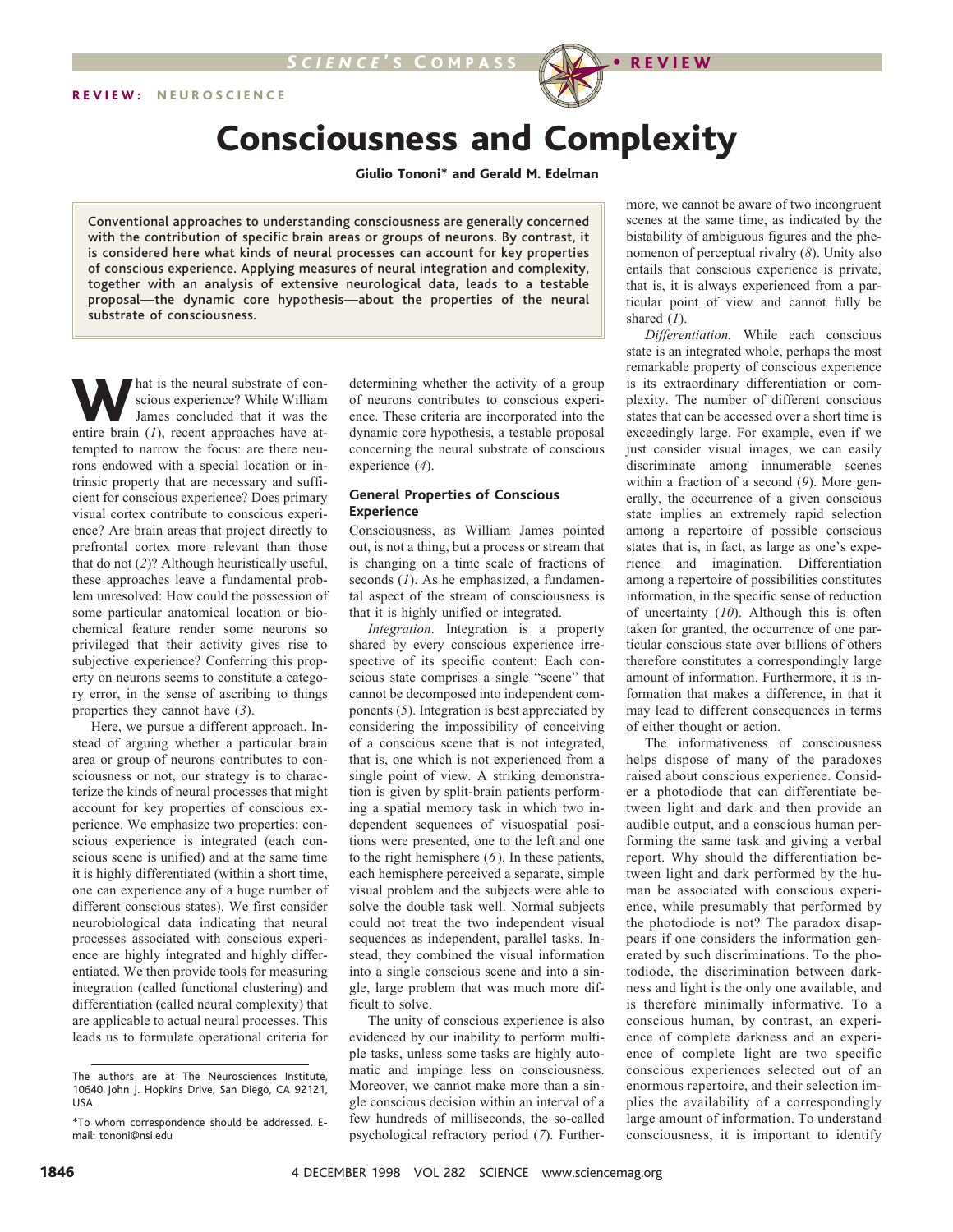## *S C I E N C E* ' S C O M P A S S

underlying neural processes that are both integrated and capable of such exceptionally informative differentiations.

## **General Properties of Neural Processes Underlying Conscious Experience**

Distributed neural activity, particularly in the thalamocortical system, is almost certainly essential for determining the contents of conscious experience (*4, 11*). We suggested previously that a key neural mechanism underlying conscious experience are the reentrant interactions between posterior thalamocortical areas involved in perceptual categorization and anterior areas related to memory, value, and planning for action. Such interactions among neuronal groups in distributed brain areas may be necessary in order to generate a unified neural process corresponding to a multimodal conscious scene (*4*). Recent experimental findings are consistent with this hypothesis and suggest some generalizations about the neural processes that underlie conscious experience.

*Activation and deactivation of distributed neuronal populations.* Changes in specific aspects of conscious experience correlate with changes in activity in specific brain areas, whether the experience is driven by external stimuli, by memory, or by imagery and dreams (*12*). Conscious experience as such, however, involves the activation or deactivation of widely distributed brain areas (*13*), although what should count as the appropriate reference state for comparison is not clear. In subjects who are comatose or deeply anesthetized, unconsciousness is associated with a profound depression of neural activity in both the cerebral cortex and thalamus (*13*). During slow-wave sleep, in which consciousness is severely reduced or lost, cerebral blood flow is globally reduced as compared to both waking and REM (rapid eye movement) sleep, two brain states associated with vivid conscious reports (*14*). A more specific reference state would be the response to a simple sensory input when a subject is unaware of it versus when the subject is aware of it. We have used magnetoencephalography to measure brain responses to flickering visual stimuli under conditions of binocular rivalry (*15*). A vertical grating flickering at one frequency was presented to one eye and a horizontal grating, flickering at a different frequency, was presented to the other eye. Although the stimuli were presented together, the subjects perceived either the vertical grating or the horizontal grating, with an alternation every few seconds. It was found that the power of steady-state neuromagnetic responses at the frequency of the flickering stimulus (its frequency tag) was higher by 30 to 60% in many sensor locations when the subject was con-

scious of that stimulus. The sensors with frequency tags that correlated with conscious experience were widely distributed over both posterior (occipital and temporal) and anterior (frontal) areas. Furthermore, there were considerable variations among different subjects (Fig. 1).

A change in the degree to which neural activity is distributed within the brain may accompany the transition between conscious, controlled performance and unconscious, automated performance. When tasks are novel, brain activation related to the task is widely distributed; when the task has become automatic, activation is more localized and may



**Fig. 1.** Amplitude and coherence differences between the steady-state neuromagnetic responses during binocular rivalry when subjects were conscious of a stimulus and when they were not. The differences are taken between amplitude and coherence values at 7.41 Hz when the subjects were conscious of a vertical grating flickered at 7.41 Hz and when they were not (that is, when they were conscious of a horizontal grating flickered at 9.5 Hz). Amplitude differences are topographically displayed for two subjects. Color scale is in picotesla. Significant positive differences in coherence at 7.41 Hz between pairs of distant sensors are indicated by superimposed cyan lines. Blue lines indicate negative differences in coherence. Filled green circles indicate channels with signal-to-noise ratio  $>5$  that have coherence val $ues > 0.3$  with at least one other channel. See (*15*) for details.

shift to a different set of areas (*16*). In animal studies, neural activity related to sensory stimuli can be recorded in many brain regions before habituation. After habituation sets in (a time when humans report that stimuli tend to fade from consciousness), the same stimuli evoke neural activity exclusively along their specific sensory pathways (*17*). These observations suggest that when tasks are automatic and require little or no conscious control, the spread of signals that influence the performance of a task involves a more restricted and dedicated set of circuits that become "functionally insulated." This produces a gain in speed and precision, but a loss in context-sensitivity, accessibility, and flexibility (*18*).

*Integration through strong and rapid reentrant interactions.* Activation and deactivation of distributed neural populations in the thalamocortical system are not sufficient bases for conscious experience unless the activity of the neuronal groups involved is integrated rapidly and effectively. We have suggested that such rapid integration is achieved through the process of reentry—the ongoing, recursive, highly parallel signaling within and among brain areas. Large-scale computer simulations have shown that reentry can achieve the rapid integration or "binding" of distributed, functionally specialized neuronal groups dynamically, that is, in a unified neural process rather than in a single place (*19, 20*).

Substantial evidence indicates that the integration of distributed neuronal populations through reentrant interactions is required for conscious experience. An indication comes from the study of patients with disconnection syndromes, in which one or more brain areas are anatomically or functionally disconnected from the rest of the brain due to some pathological process (*21*). In the paradigmatic disconnection syndrome (the split brain), visual or somatosensory stimuli can activate the nondominant hemisphere and lead to behavioral responses, but the dominant, verbal hemisphere is not aware of them (*22*). Although the two hemispheres can still communicate through indirect, subcortical routes, rapid and effective neural interactions mediated by direct reentrant connections are abolished by the lesion of the corpus callosum. Modeling studies suggest that a telltale sign of effective reentrant interactions is the occurrence of short-term temporal correlations between the neuronal groups involved (*19*). Experiments on cats show that short-term temporal correlations between the activity of neuronal groups responding to the same stimulus, but located in different hemispheres, are abolished by callosal transections (*23*). Other studies indicate that various kinds of cognitive tasks are accompanied by the occurrence of short-term temporal correlations among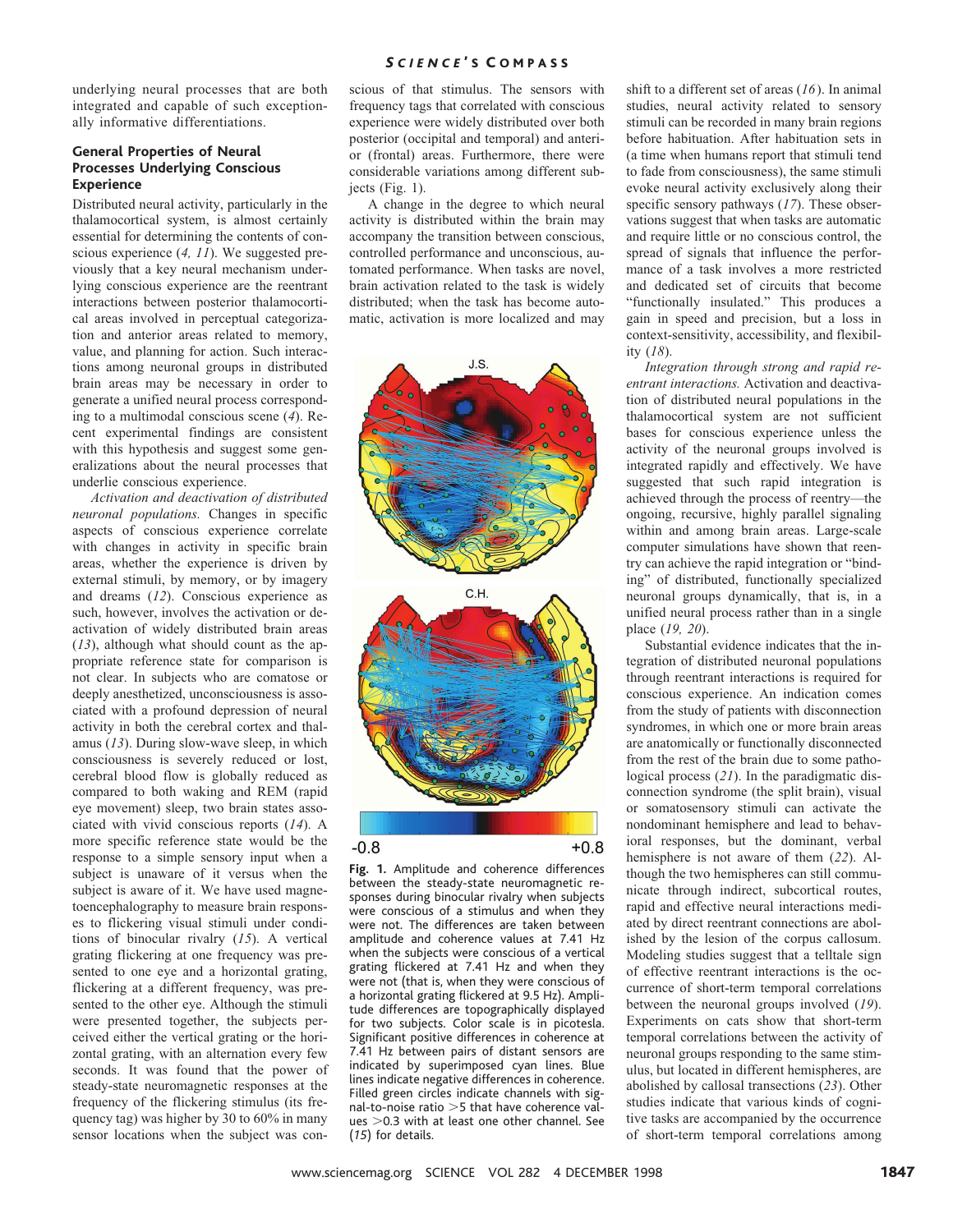## *S C I E N C E* ' S C O M P A S S

distributed populations of neurons in the thalamocortical system (*24*). The magnetoencephalographic study of binocular rivalry mentioned above (*15*) also indicates that awareness of a stimulus is associated with increased coherence among distant brain regions (Fig. 1).

The requirement for fast, strong, and distributed neural interactions may explain why stimuli that are feeble, degraded, or shortlasting, often fail to be consciously perceived. Although such stimuli may produce a behavioral response [perception without awareness (*25, 26*)], they are unlikely to ignite neural activity of sufficient strength or duration to support fast distributed interactions. Conversely, attention may increase the conscious salience of certain stimuli by boosting the corresponding neural responses as well as the strength of neural interactions (*27*). Neural activity is also more likely to contribute effectively to distributed neural interactions if it is sustained for hundreds of milliseconds. This would lead to the functional closure of longer reentrant loops and thereby support reentrant interactions among more distant regions (*19, 20*). Experimental findings are consistent with this idea. High-frequency somatosensory stimuli delivered to the thalamus require about 500 ms for the production of a conscious sensory experience, while less than 150 ms are sufficient for sensory detection without awareness (*28*). The sustained evoked potentials associated with a conscious somatosensory sensation are apparently generated by the excitation of pyramidal neurons of primary somatosensory cortex through reentrant interactions with higher cortical areas (*29*).

Evidence for a correlation between conscious experience and sustained neural activity also comes from tasks involving visuospatial working memory—the ability to rehearse or "keep in mind" a spatial location. Working memory is used to bring or keep some item in consciousness or close to conscious access (*30*). In working memory tasks, sustained neural activity is found in prefrontal cortex of monkeys, and it is apparently maintained by reentrant interactions between frontal and parietal regions (*31*). Sustained neural activity may facilitate the integration of the activity of spatially segregated brain regions into a coherent, multimodal neural process that is stable enough to permit decision-making and planning (*32*).

*Differentiated patterns of activity.* Although strong and fast reentrant interactions among distributed groups of neurons are necessary for conscious experience, in themselves, they are still not sufficient. This is strikingly demonstrated by the unconsciousness accompanying generalized seizures and slow-wave sleep. During generalized seizures, the brain is not only extremely active,

but most neurons fire in a highly synchronous manner. For example, the electroencephalogram (EEG) during petit mal absences indicates that groups of neurons over the whole brain are either all firing together or all silent together, with these two neural states alternating every third of a second. Although such hypersynchronous firing is indicative of strong and distributed interactions, a subject who is prey to such a seizure is unconscious. Similarly, during slow-wave sleep, neurons in the thalamocortical system are active as well as remarkably interactive, as shown by their synchronous firing in a stereotyped, burst-pause pattern. During this stage of sleep, however, it is rare to obtain vivid and extensive conscious reports (*33*). By contrast, during REM sleep, when neural activity is not globally synchronous but resembles the rapid and complex patterns of waking, subjects typically report vivid dreams if awakened. We suggest that the low-voltage, fastactivity EEG characteristic of waking and REM sleep reflects the availability of a rich and diverse repertoire of neural activity patterns. If the repertoire of differentiated neural states is large, consciousness is possible. Conversely, if this repertoire is reduced, as when most groups of neurons in the cortex discharge synchronously and functional discriminations among them are obliterated, consciousness is curtailed or lost (*34*).

## **Theoretical Concepts and Measures**

This brief review of neurological and neurophysiological data indicates that the distributed neural process underlying conscious experience must be functionally integrated and at the same time highly differentiated. As mentioned above, two key properties of conscious experience are that it is integrated, in the sense that it cannot be subdivided into independent components, and that it is extremely differentiated, in the sense that it is possible, within a short time, to select among an enormous number of different conscious states. It is a central claim of this article that analyzing the convergence between these phenomenological and neural properties can yield valuable insights into the kinds of neural processes that can account for the corresponding properties of conscious experience. Such an analysis requires the availability of satisfactory measures of integration and differentiation that can be applied to actual neural processes, as well as an understanding of the neural mechanisms of integration.

*Functional clustering: How to identify an integrated process.* How can one determine whether a neural process is unified or simply a collection of independent or nearly independent subprocesses? We have suggested that a subset of distributed elements within a system gives rise to a single, integrated process if, at a given time scale, these elements

interact much more strongly among themselves than with the rest of the system — for example, if they form a functional cluster. This criterion has been formalized by introducing a direct measure of functional clustering (*35*) which we summarize here.

Consider a *j*th subset of *k* elements  $(X^k_j)$ taken from an isolated neural system *X*, and its complement  $(X - X^k)$ . Interactions between the subset and the rest of the system introduce statistical dependence between the two. This is measured most generally by their mutual information  $\text{MI}(X^k_j; X - X^k_j) = \text{H}(X^k_j)$  $+$  H( $X - X^k$ <sub>j</sub>) – H( $X$ ), which captures the extent to which the entropy of  $X^k$  is accounted for by the entropy of  $\ddot{X} - \ddot{X}^k$  and vice versa [H indicates statistical entropy (*36*)]. The statistical dependence within a subset can be measured by a generalization of mutual information, which is called integration and is given by  $I(X^k) = \Sigma H(x_i) - H(X^k)$ , where  $H(x_i)$  is the entropy of each element  $x_i$  considered independently. We then define the functional cluster index  $CI(X^k) = I(X^k)$  $MI(X^k)$ ;  $X - X^k$ ) as a ratio of the statistical dependence within the subset and the statistical dependence between that subset and the rest of the system. Based on this definition, a subset of neural elements that has a CI value much higher than 1 and does not itself contain any smaller subset with a higher CI value constitutes a functional cluster. This is a single, integrated neural process that cannot be decomposed into independent or nearly independent components.

We have applied these measures of functional clustering both to simulated datasets and to positron emission tomography data obtained from schizophrenic subjects performing cognitive tasks (*35*). Theoretically sound measures that can detect the occurrence of functional clustering at the time scale (fractions of a second) crucial for conscious experience may require additional assumptions. Nevertheless, it would appear that the rapid establishment of synchronous firing among cortical regions and between cortex and thalamus should be considered as an indirect indicator of functional clustering, since it implies strong and fast neural interactions among the neural populations involved (*19, 20*). The mechanisms of rapid functional clustering among distributed populations of neurons in the thalamocortical system have been studied with the help of large-scale simulations (*19, 20*). These have shown that the emergence of high-frequency synchronous firing in the thalamocortical system depends critically on the dynamics of corticothalamic and corticocortical reentrant circuits and on the opening of voltage-dependent channels in the horizontal corticocortical connections (*37*).

*Neural complexity: Measuring the differences that make a difference.* Once an inte-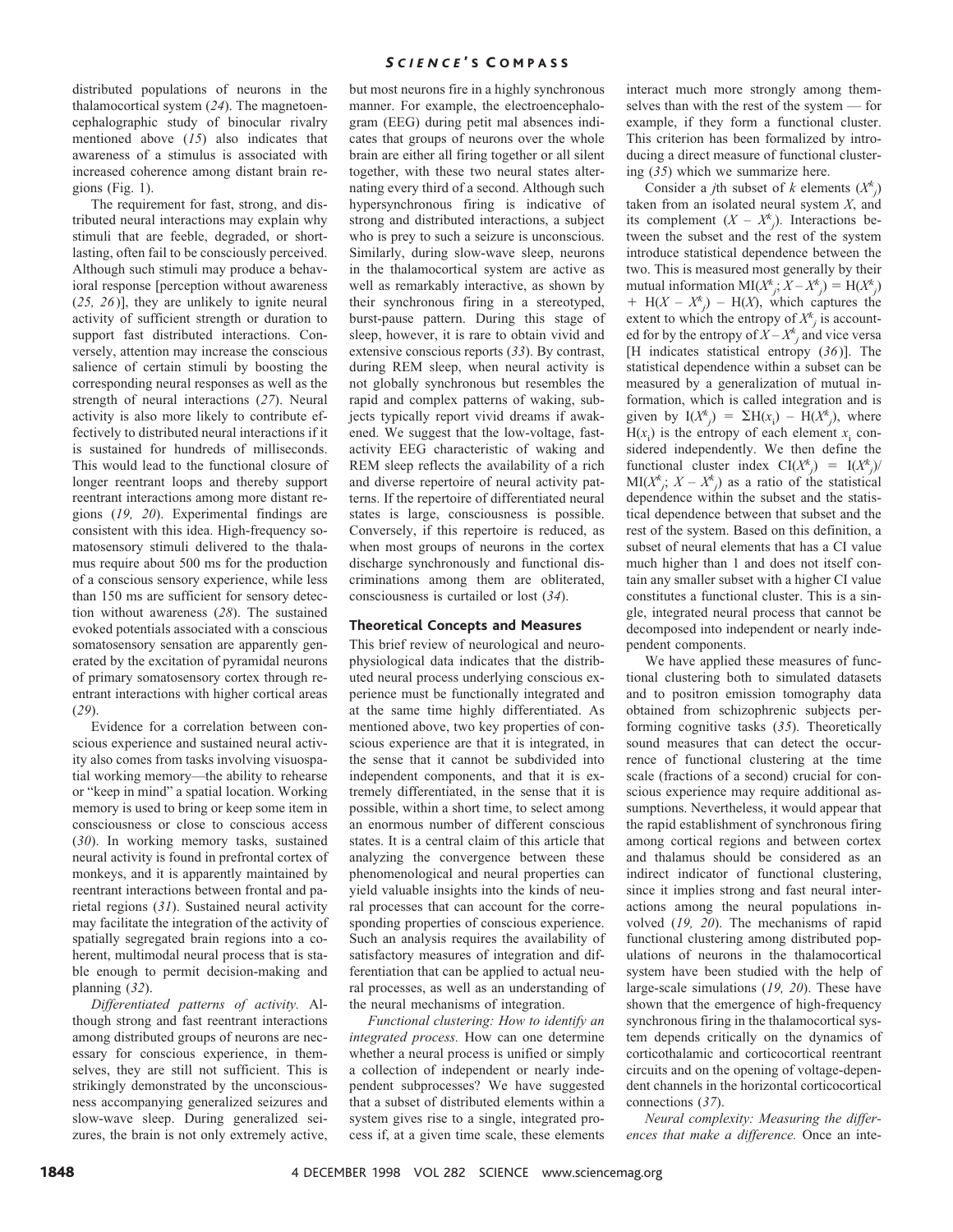grated neural process is identified, we need to determine to what degree that process is differentiated. Does it give rise to a large repertoire of different activity patterns or neural states? It is essential to consider only those differences between activity patterns that make a difference to the system itself. A TV screen may, for example, go through a large number of "activity patterns" that look different to an external observer, but that make no difference to the TV.

A possible approach to measuring differences that make a difference within an integrated neural system is to consider it as its own "observer." This can be achieved by dividing the system (which, we assume, constitutes a functional cluster) into two subsets and then measuring their mutual information (38). The value of  $\text{MI}(X^k)$ ;  $X - X^k$ ) between a *j*th subset  $X^k$  of the isolated system *X* and its complement  $X - X^k$  will be high if two conditions are met. Both  $X^k_j$  and  $X - X^k_j$  must have many states [their entropy must be relatively high (*10*)], and the states of  $X^k$ <sub>*j*</sub> and of  $X - X^k$  must be statistically dependent (the entropy of  $X^k_j$  must be largely accounted for by the interactions with  $X - X^k$ , and vice versa). The expression  $\text{MI}(X^k_j; X - X^k_j)$  reflects how much, on average, changes in the state of  $X - X^k$  make a difference to the state of  $X^k$ , and vice versa.

To obtain an overall measure of how differentiated a system is, one can consider not just a single subset of its constituent elements, but all its possible subsets. The corresponding measure, called neural complexity, is given by  $C_N(X) = \frac{1}{2}\sum_{i=1}^N \langle M I(X^k_j; X - X^k_j) \rangle$ , where the sum is taken over all *k* subset sizes and the average is taken over all *j*th combinations of *k* elements. Complexity is thus a function of the average mutual information between each subset and the rest of the system, and it reflects the number of states of a system that result from interactions among its elements (*39*).

It can be shown that high values of complexity reflect the coexistence of a high degree of functional specialization and functional integration within a system, as appears to be the case for systems such as the brain. For example, the dynamic behavior of a simulated cortical area containing thousands of spontaneously active neuronal groups (*38*) resembled the low-voltage fast-activity EEG of waking states and had high complexity. Such a system, whose connections were organized according to the rules found in the cortex, visited a large repertoire of different activity patterns that were the result of interactions among its elements. If the density of the connections was reduced, the dynamic behavior of the model resembled that of a noisy TV screen and had minimal complexity. A large number of activity patterns were visited, but they were merely the result of the

independent fluctuations of its elements. If the connections within the cortical area were instead distributed at random, the system yielded a hypersynchronous EEG that resembled the high-voltage waves of slow-wave sleep or of generalized epilepsy. The system visited a very limited repertoire of activity patterns, and its complexity was low.

Measures of complexity, like measures of functional clustering, can also be applied to neurophysiological data to evaluate the degree to which a neural process is both integrated and differentiated (*40*). This opens the way to comparisons of the values of neural complexity in different cognitive and arousal states and to empirical tests of the relationships between brain complexity and conscious experience.

#### **The Dynamic Core Hypothesis**

A final issue we should consider is whether the neural process underlying conscious experience extends to most of the brain, as was concluded by William James, or is restricted to varying subsets of neuronal groups. Several observations support the latter possibility.

1) Classical lesion and stimulation studies suggest that many brain structures outside the thalamocortical system have no direct influence on conscious experience. Even within the thalamocortical system, many regions can be lesioned or stimulated without producing direct effects on conscious experience (*41*).

2) Neurophysiological studies indicate a possible dissociation between conscious experience and ongoing neural activity within portions of the thalamocortical system. During binocular rivalry in monkeys, a large proportion of neurons in early visual areas, such as V1, V4, and MT, continued to fire to their preferred stimulus even when it was not consciously perceived (*42*). The activity of only a subset of the neurons recorded in these areas was correlated with the percept, although in higher areas such as IT and STS, the percentage reached 95%. In our magnetoencephalographic study of binocular rivalry in humans (Fig. 1) (*15*), we found that the responses of only a subset of occipital, temporal, and frontal areas was correlated with the conscious perception of a stimulus, although several other regions showed widespread responses to stimuli that were not consciously perceived.

3) The firing of neurons dealing with rapidly varying local details of a sensory input or a motor output does not seem to map to conscious experience. The latter deals with invariant properties of objects that are highly informative as well as more stable and easily manipulated. For example, patterns of neural activity in the retina and other early visual structures correspond faithfully to spatial and temporal details of the visual input and are in constant flux. During each visual fixation,

however, humans extract the meaning of a scene and are not conscious of considerable changes in its local details (*43*). Groups of neurons responding in a stable way to invariant properties of objects are therefore more likely to contribute to conscious experience.

4) Many neural processes devoted to carrying out highly automated routines that make it possible to talk, listen, read, write, and so forth, in a fast and effortless way do not appear to contribute directly to conscious experience, although they are essential in determining its content (*44*). As mentioned above, neural circuits carrying out such highly practiced neural routines may become functionally insulated except at the input or output stages. There is also some evidence that cortical regions that are part of a fast system for controlling action, such as the dorsal visual stream, may not contribute significantly to conscious experience (*45*).

5) Although the sheer anatomical connectivity of the brain may hint that, over a sufficiently long time scale, everything can interact with everything else, modeling studies indicate that only certain interactions within the thalamocortical system are fast and strong enough to lead to the formation of a large functional cluster within a few hundred milliseconds (*46*).

These observations suggest that changes in the firing of only certain distributed subsets of the neuronal groups that are activated or deactivated in response to a given task are associated with conscious experience. What is special about these subsets of neuronal groups, and how can they be identified? We suggest the following:

1) A group of neurons can contribute directly to conscious experience only if it is part of a distributed functional cluster that achieves high integration in hundreds of milliseconds.

2) To sustain conscious experience, it is essential that this functional cluster be highly differentiated, as indicated by high values of complexity.

We propose that a large cluster of neuronal groups that together constitute, on a time scale of hundreds of milliseconds, a unified neural process of high complexity be termed the "dynamic core," in order to emphasize both its integration and its constantly changing activity patterns. The dynamic core is a functional cluster: its participating neuronal groups are much more strongly interactive among themselves than with the rest of the brain. The dynamic core must also have high complexity: its global activity patterns must be selected within less than a second out of a very large repertoire.

The dynamic core would typically include posterior corticothalamic regions involved in perceptual categorization interacting reentrantly with anterior regions involved in concept for-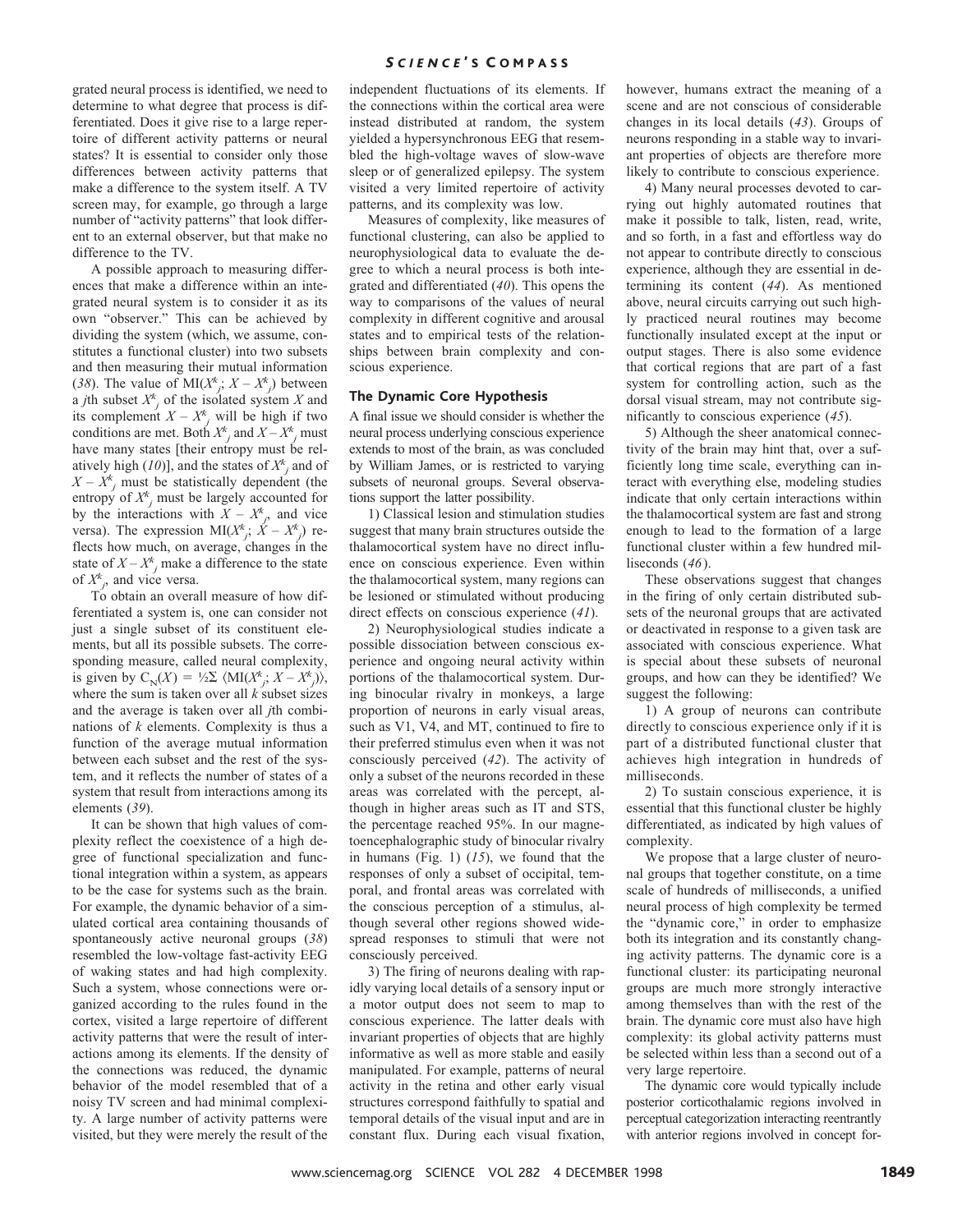## *S C I E N C E* ' S C O M P A S S

mation, value-related memory, and planning (*4*), although it would not necessarily be restricted to the thalamocortical system. The term "dynamic core" deliberately does not refer to a unique, invariant set of brain areas (be they prefrontal, extrastriate, or striate cortex), and the core may change in composition over time (*47*). Because our hypothesis highlights the role of the functional interactions among distributed groups of neurons rather than their local properties (*2*), the same group of neurons may at times be part of the dynamic core and underlie conscious experience, while at other times it may not be part of it and thus be involved in unconscious processes. Furthermore, since participation in the dynamic core depends on the rapidly shifting functional connectivity among groups of neurons rather than on anatomical proximity, the composition of the core can transcend traditional anatomical boundaries (*48*). Finally, as suggested by imaging studies (*15*), the exact composition of the core related to particular conscious states is expected to vary significantly across individuals.

The dynamic core hypothesis avoids the category error of assuming that certain local, intrinsic properties of neurons have, in some mysterious way, a privileged correlation with consciousness. Instead, this hypothesis accounts for fundamental properties of conscious experience by linking them to global properties of particular neural processes. We have seen that conscious experience is a process that is unified and private, that is extremely differentiated, and that evolves on a time scale of hundreds of milliseconds. The dynamic core is a process, since it is characterized in terms of time-varying neural interactions, not as a thing or a location. It is unified and private, because its integration must be high at the same time as its mutual information with what surrounds is low, thus creating a functional boundary between what is part of it and what is not. The requirement for high complexity means that the dynamic core must be highly differentiated—it must be able to select, based on its intrinsic interactions, among a large repertoire of different activity patterns. Finally, the selection among integrated states must be achieved within hundreds of milliseconds, thus reflecting the time course of conscious experience (*49*).

A number of experimental questions and associated predictions are generated by this hypothesis. A central prediction is that, during cognitive activities involving consciousness, there should be evidence for a large but distinct set of distributed neuronal groups that interact over fractions of a second much more strongly among themselves than with the rest of the brain. This prediction could, in principle, be tested by recording, in parallel, multiple neurons whose activity is correlated with conscious experience. Multielectrode recordings have already indicated that rapid

changes in the functional connectivity among distributed populations of neurons can occur independently of firing rate (*50*). Recent studies in monkey frontal cortex also show abrupt and simultaneous shifts among stationary activity states involving several, but not all recorded neurons (*51*). A convincing demonstration of rapid functional clustering among distributed neuronal groups requires, however, that these studies be extended to larger populations of neurons in several brain areas. Another possibility would be to examine whether the effects of direct cortical microstimulation spread more widely in the brain if they are associated with conscious experience than if they are not. In humans, the extent and boundaries of neural populations exchanging coherent signals can be evaluated through methods of frequency tagging (*15*). Techniques offering both wide spatial coverage and high temporal resolution could also help establish how large a dynamic core normally is, how its composition changes, and whether certain brain regions are always included or always excluded. It is also significant to ask whether the dynamic core can split, and thus whether multiple dynamic cores can coexist in a normal subject. A reasonable prediction would be that certain disorders of consciousness, notably dissociative disorders and schizophrenia, should be reflected in abnormalities of the dynamic core and possibly result in the formation of multiple cores.

A strong prediction based on our hypothesis is that the complexity of the dynamic core should correlate with the conscious state of the subject. For example, we predict that neural complexity should be much higher during waking and REM sleep than during the deep stages of slow-wave sleep, and that it should be extremely low during epileptic seizures despite the overall increase in brain activity. We also predict that neural processes underlying automatic behaviors, no matter how sophisticated, should have lower complexity than neural processes underlying consciously controlled behaviors. Finally, a systematic increase in the complexity of coherent neural processes is expected to accompany cognitive development.

The outcome of such tests should indicate whether conscious phenomenology can indeed be related, as we suggest, to a distributed neural process that is both highly integrated and highly differentiated. The evidence available so far supports the belief that a scientific explanation of consciousness is becoming increasingly feasible (*52*).

#### **References and Notes**

- 1. W. James, *The Principles of Psychology* (Holt, New York, 1890).
- 2. F. Crick and C. Koch, *Cold Spring Harbor Symp. Quant. Biol.* **55**, 953 (1990); *Nature* **375**, 121 (1995);

S. Zeki and A. Bartels, *Proc. R. Soc. London Ser. B* **265**, 1583 (1998).

- 3. G. Ryle, *The Concept of Mind* (Hutchinson, London, 1949).
- 4. G. M. Edelman, *The Remembered Present* (Basic Books, New York, 1989); """" and G. Tononi, *Consciousness: How Matter Becomes Imagination* (Basic Books, New York, in press); see also G. Tononi and G. M. Edelman, in *Consciousness*, H. Jasper *et al.*, Eds. (Plenum, New York, 1998). pp. 245–280.
- 5. A "conscious state" is meant here as an idealization, exemplified by viewing a rapid succession of slides.
- 6. J. D. Holtzman and M. S. Gazzaniga, *Neuropsychologia* **23**, 315 (1985).
- 7. H. Pashler, *Psychol. Bull.* **116**, 220 (1994). The duration of this interval is comparable with the duration of conscious states [A. L. Blumenthal, *The Process of Cognition* (Prentice-Hall, Englewood Cliffs, NJ, 1977)].
- 8. F. Sengpiel, *Curr. Biol.* **7**, R447 (1997).
- 9. H. Intraub, *J. Exp. Psychol. Hum. Percept. Perform.* **7**, 604 (1981); I. Biederman, *Science* **177**, 77 (1972).
- 10. C. E. Shannon and W. Weaver, *The Mathematical Theory of Communication* (Univ. of Illinois Press, Urbana, IL, 1963). Note that the informativeness of consciousness also helps us to understand its evolutionary value (*4*).
- 11. V. B. Mountcastle, in *The Mindful Brain*, G. M. Edelman and V. B. Mountcastle, Eds. (MIT Press, Cambridge, MA, 1978), p. 7; A. Damasio, *Cognition* **33**, 25 (1989); R. Llinas, U. Ribary, M. Joliot, X.-J. Wang, in *Temporal Coding in the Brain*, G. Buzsaki, R. Llinas, W. Singer, Eds. (Springer-Verlag, Berlin, 1994); J. Newman, *Consciousness Cognit.* **4**, 172 (1995); T. W. Picton and D. T. Stuss, *Curr. Biol*. **4**, 256 (1994).
- 12. R. S. J. Frackowiak, *Human Brain Function* (Academic Press, San Diego, CA, 1997); P. E. Roland, *Brain Activation* ( Wiley-Liss, New York, 1993); M. I. Posner and M. E. Raichle, *Images of Mind* (Scientific American Library, New York, 1994). These imaging studies confirm and extend previous lesion and stimulation studies.
- 13. Lesion studies indicate that consciousness is abolished by widely distributed damage but not by localized cortical damage. The only localized brain lesions resulting in loss of consciousness typically affect the reticular core in the upper brainstem and hypothalamus or its rostral extensions in the reticular and intralaminar thalamic nuclei [F. Plum, in *Normal and Altered States of Function*, A. Peters and E. G. Jones, Eds. (Plenum, New York, 1991), vol. 9, p. 359]. Although it has been suggested that the reticular core may have a privileged connection to conscious experience [J. E. Bogen, *Consciousness Cognit.* **4**, 52 (1995)], its activity may simply be required to sustain distributed activity patterns in the cortex.
- 14. A. R. Braun *et al.*, *Science* **279**, 91 (1998); P. Maquet *et al.*, *Nature* **383**, 163 (1996). Neural activity in slow-wave sleep is reduced in both anterior neocortical regions (most of the prefrontal cortex), as well as in posterior cortical regions (especially parietal association areas), in paralimbic structures (anterior cingulate cortex and anterior insula), and in centrencephalic structures (reticular activating system, thalamus, and basal ganglia); in contrast, it is not depressed in unimodal sensory areas (primary visual, auditory, and somatosensory cortex).
- 15. G. Tononi, R. Srinivasan, D. P. Russell, G. M. Edelman, *Proc. Natl. Acad. Sci. U.S.A.* **95**, 3198 (1998); R. Srinivasan, D. P. Russell, G. M. Edelman, G. Tononi, *Soc. Neurosci. Abstr*. **24**, 433 (1998).
- 16. S. E. Petersen, H. vanMier, J. A. Fiez, M. E. Raichle, *Proc. Natl. Acad. Sci. U.S.A.* **95**, 853 (1998); R. J. Haier *et al.*, *Brain Res.* **570**, 134 (1992).
- 17. J. A. Horel *et al.*, *Science* **158**, 394 (1967).
- 18. B. J. Baars, *A Cognitive Theory of Consciousness* (Cambridge Univ. Press, New York, 1988).
- 19. O. Sporns, G. Tononi, G. M. Edelman, *Proc. Natl. Acad. Sci. U.S.A.* **88**, 129 (1991); G. Tononi, O. Sporns, G. M. Edelman, *Cereb. Cortex* **2**, 310 (1992).
- 20. E. D. Lumer, G. M. Edelman, G. Tononi, *Cereb. Cortex* **7**, 207 (1997); *ibid.*, p. 228. For example, in a largescale model of the visual system, reentrant interactions between groups of neurons in perceptual or "posterior" areas and in executive or "anterior" areas